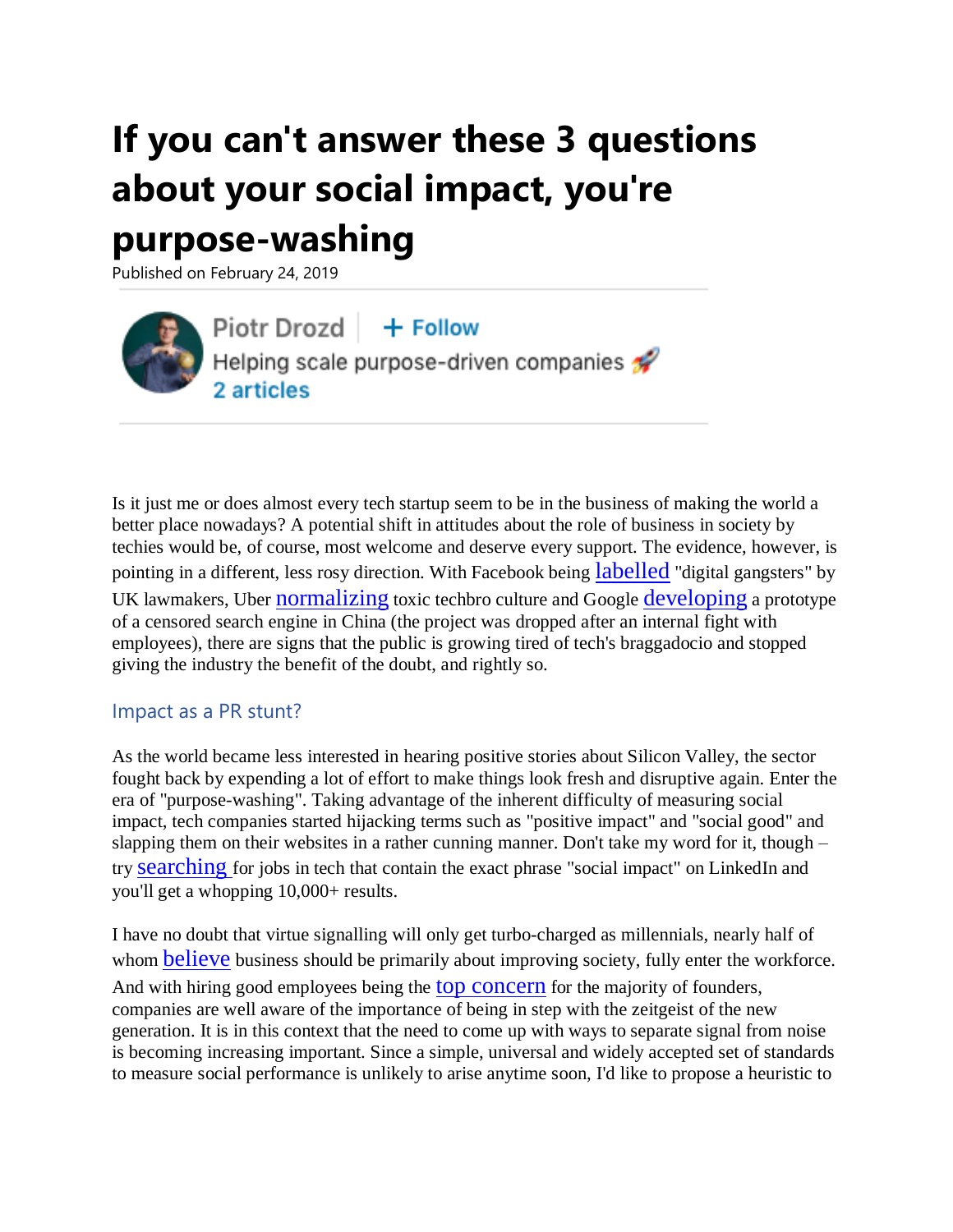make sense of the real intentions behind all the buzzwords. It boils down to asking 3 simple questions:

#### #1. Do you have a theory of change you can clearly articulate?

And, no, I don't mean a full-blown theory with all the bells and whistles, but some degree of evidence that your team devoted time and energy to exploring the ideas about how the change you seek actually happens. To bastardize the oft used adage in business that you can't manage what you can't measure, I dare to suggest that you can't claim what you can't logically articulate. Bonus points if you distinguish outputs from outcome and/or recognize the unintended consequences of your business decisions. One of my favorite tech for good startups, [Ecosia](https://ecosia.zendesk.com/hc/en-us/articles/115000129525-Where-does-Ecosia-plant-trees-), does a great job on that front in covering the [why](https://ecosia.zendesk.com/hc/en-us/articles/202323681-Why-does-Ecosia-plant-trees-) and the [how](https://www.youtube.com/watch?v=BUbid8rghDY) behind their tree planing efforts.

#### #2. Does your impact scale proportionally to your business?

That's probably the most telling bit and something experienced impact investors look out for when evaluating investment opportunities. In startups that truly give profit and purpose equal treatment social impact is at the very core of the business model, not just something that happens along the way. Now don't get me wrong, I think volunteering with your team, sponsoring hackathons and other one-off initiatives are a great start, but more often than not they are the brainchild of PR consultants rather than the founders. **[Beam](https://beam.org/)**, a crowdfunding platform for homeless people, and  $\Gamma$ 00 [Good](https://toogoodtogo.com/en)  $\Gamma$ 0 Go, an app to fight food waste, are just some of the many outstanding examples of companies with business models designed to create positive impact. And I'm pretty sure these folks do their fair share of volunteering.  $\odot$ 

#### #3. Do you set any impact goals and how are they reflected in your KPIs?

While the other questions test the robustness of do-good claims, this one is all about putting your money where your mouth is. If your team doesn't keep track of any impact-related objectives, one can safely assume that this "Come change the world with us!" headline on your careers page is just another case of purpose-washing. Tech giants ranging from  $Airbnb$ , through [Lime](https://www.li.me/blog/lime-one-year-report-scooter-bike-sharing), to [Salesforce](https://www.salesforce.org/announcing-the-salesforce-org-social-impact-report-2018/) love publishing slick impact reports – which go like hotcakes on press release distribution networks – only to be left puzzled when asked how do the infographics from such documents translate into day-to-day practice. And setting impact or mission-level goals does not have to be difficult, even for more traditional tech businesses. **[Homerun](https://www.homerun.co/)**, a recruitment platform for the creative industries, measures progress towards their mission by looking at reductions in time-to-hire of their customers compared to national averages. Simples.

### Techies are no longer the "good guys"

While certainly not bulletproof, I hope that asking the above questions can help you objectively evaluate the impact claims of some of the offenders in the tech industry and beyond. It definitely proved useful for me personally. Of the many entrepreneurs I've had the privilege of working with, only a handful or two had some solid answers and/or expressed genuine interest in